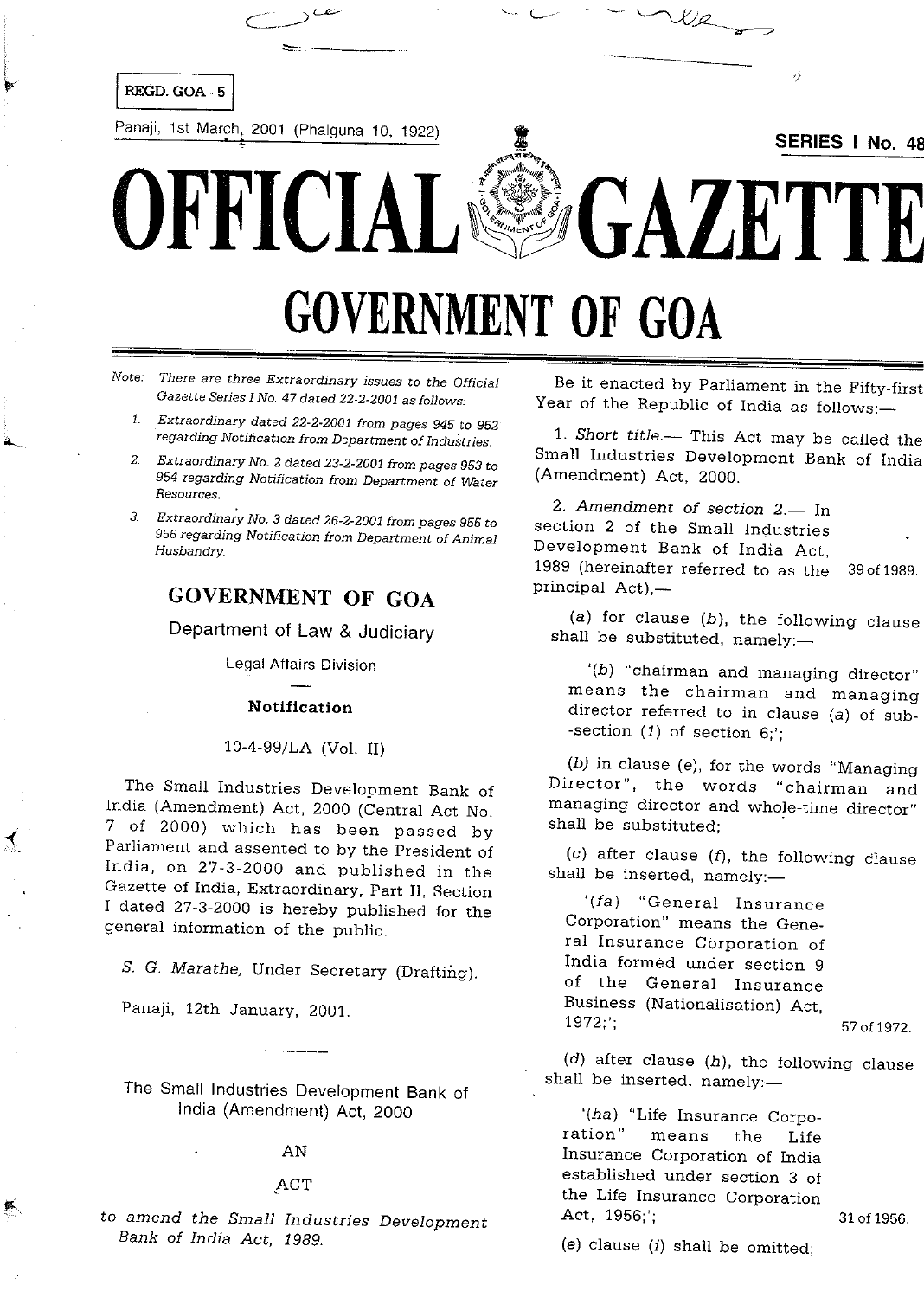(f) after clause  $(l)$ , the following clause. shall be inserted, namely:-

'(Ja) "public sector bank" means the State Bank of India constituted under the State Bank of India Act, 1955, a 23 of 1955. subsidiary bank as defined in  $\sim 100$ the State Bank of India (Subsldiary Banks) Act, 1959, a 380f1959. corresponding new bank constituted under section 3 of the Banking Companies (Acqulsition and Transfer of Undertakings) Act, 1970 or 5 of 1970. under section 3 of the Banking Companies (Acquisition and Transfer of Undertakings) Act, 1980;' 40 of 1980.

*3. Substitution* of *new sections for sections 4*  to  $6. -$  For sections 4 to 6 of the principal Act, the foliowmg sections shall be substituted, namely:-

'4. Authorised capital.- The authorised capital of the Small Industries Bank shall be one thousand crores of rupees divided into seventy-five crores fully paid-up equity shares of rupees ten each and twenty-five crores of fully paid-up redeemable preference shares of rupees *ten'* each:

Provlded that the Central Government may, on the recommendation of the Board, by notification, mcrease the authorised capital to an amount not exceeding two thousand crores of rupees consisting of such number of equity shares and redeemable preference shares as it may deem fit.

4A. *Conversion* of *equity shares into*  redeemable preference shares.-- (1) The Central Government may, at any time after the commencement of the Small Industries Development Bank of India (Amendment) Act, 2000, by notification, convert such number of equity shares held by the Development Bank, the public sector banks, the General Insurance Corporation, the Life Insurance Corporation and other institutions owned or controlled by the Central Government, not exceeding twenty-five crores, as it may decide, into redeemable preference shares:

Provided that such conversion shall in no case reduce the equity shares held in aggregate by the Development Bank, the

public sector banks, the General Insurance Corporation, the Life Insurance Corporation and other institutions owned or controlled by the Central Government to less than fifty-one per cent.

(2) The redeemable preference shares referred to in sub-section  $(1)$  shall-

(a) carry such fixed rate of dividend as the Central Government may specify at the time of such conversion, and

(b) neither be transferable nor carry any voting rights.

(3) The redeemable preference shares referred to in sub-section (1) shall be redeemed by the Small Industries Bank within three years from the date of such conversion in such instalments and in such manner as the Board may determine.

4B. *Transfer of capital.* On such date as the Central Government may, in consultation with the Development Bank, by notification, specify (hereinafter referred to as "the specified date"), not less than fifty-one per cent. of the issued capital of the Small Industries Bank which has been subscribed by the Development Bank as on the date immediately preceding the specified date shall, stand transferred to, and vested in, the public sector banks, the General Insurance Corporation, the Life Insurance Corporation and other institutions owned or controlled by the Central Government in such proportion, **manner and on such terms and conditions as**  may be determined by that Government.

4C. *Issued capital.*-- (1) The issued capital, of the Small Industries Bank, of four hundred and fifty crores of rupees, immediately before the commencement of the Small Industnes Development Bank of India (Amendment) Act, 2000, shall, on such commencement, stand divided into forty-five crores equity shares of rupees ten each.

(2) The Board may, from time to time, increase the issued equity share capital or redeemable preference share capital of the Small Industries Bank by allotment of shares to such persons and on such terms and conditions as the Board may determine:

Provided that no increase in the issued equity capital shall be made in such a manner that the Development Bank, the public sector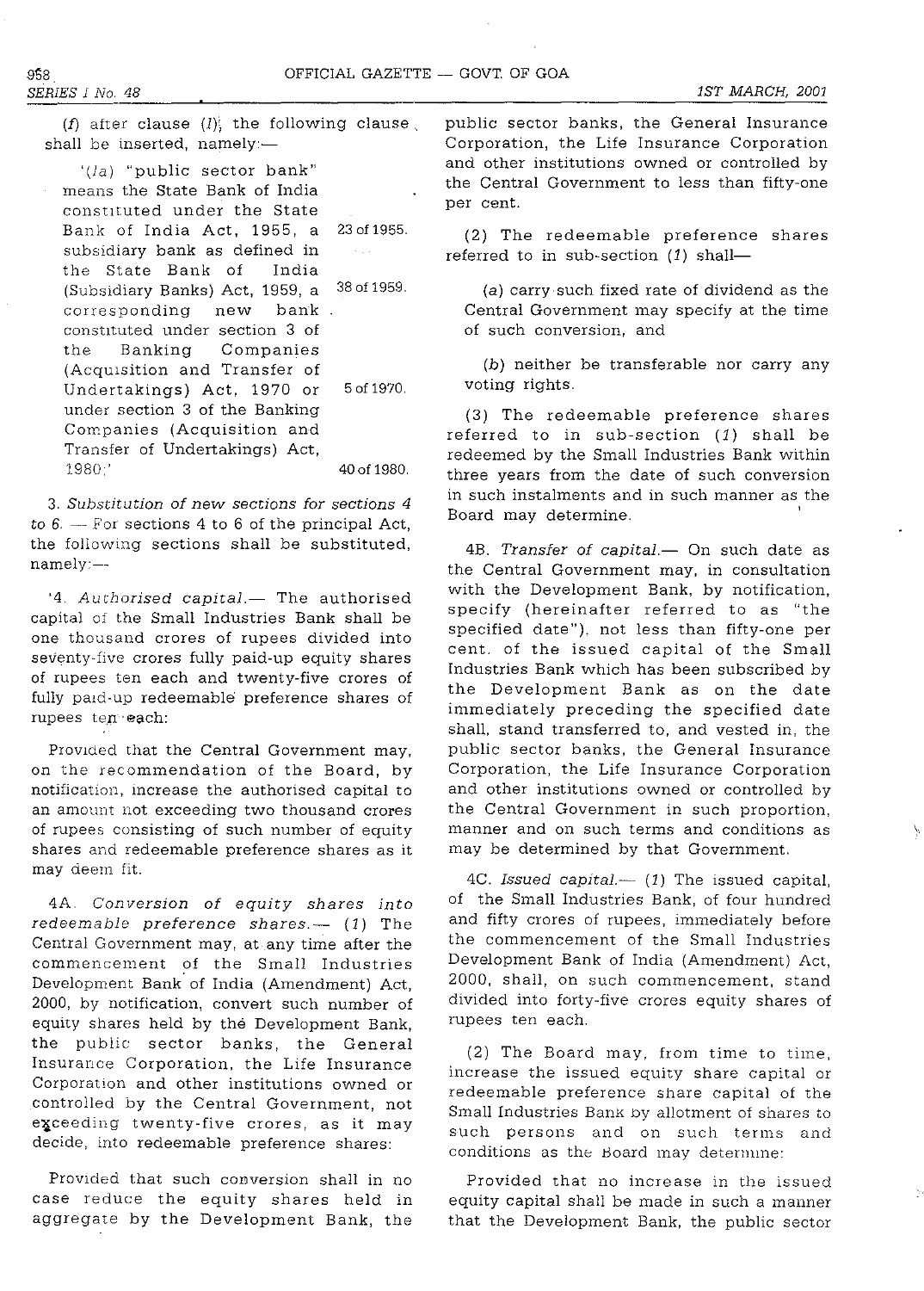⊀

banks, the General Insurance Corporation, the Life Insurance Corporation and other mstitutions owned or controlled by the Central Government, hold in aggregate at any time, less than fifty-one per cent. of the issued equity share capital of the Small Industries Bank.

4D. *Reduction of share capital.*-- (1) The Small Industries Bank may, with the prior approval of the Central Government, by a resolution passed *in* a general meeting of the shareholders, reduce its share capital in· any way.

(2) Without prejudice to the generality of the foregoing power, the share capital may be reduced by-

(a) extinguishing or reducing the liability, on any of its equity shares in respect of the share capital not paid-up;

(b) either with or without extinguishing or reducing liability on any of its equity shares, cancelling any paid-up share capital which is lost, or is unrepresented by available assets; or

(c) either with or without extinguishing or reducing liability on any of its equity shares, paying off any paid-up share capital which is in excess of the wants of the Small Industries Bank.

(3) In any general meeting referred to in sub-section (1), the resolution for reduction of share capital shall be passed by shareholders entitled to vote, voting in person, or, where proxies are allowed, by proxy, and the votes cast in favour of the resolution are not less than three times the number of the votes, if any, cast against the resolution by shareholders so entitled and voting.

4E. *Restriction on exercising* of *voting right.-* Every shareholder of the Small Industries Bank holding equity shares shall have a right to vote in respect of such shares on every resolution and his voting right on a poll shall be in proportion to his share of the paid--up equity share capital of the Small Industries Bank:

Provided, however, that no shareholder, other than the Development Bank, the public sector banks, the General Insurance

Corporation, the Life Insurance Corporation and other institutions owned or controlled by the Central Government, shall be entitled to exercise voting rights in respect of any equity shares held by him in excess of ten per cent. of the issued equity share capital.

*5. Management.-* (1) The general superintendence, direction and management of affairs and business of the Small Industries Bank shall vest in a Board of Directors which may exercise all powers and do all such acts and things as may be exercised or done by the Small Industries Bank and are not by this Act expressly directed or required to be done by the Small Industries Bank in general meeting.

(2) The Board may direct that any power exercisable by it under this Act shall also be exercisable in such cases and subject to such conditions, if any, as may be specified by it, by -the chairman and managing director or the whole-time directors.

(3) Subject to the provisions of this Act, the Board in discharging its functions shall act on business principles with due regard to public interest.

*6. Constitution* of *Board.-* (1) The Board shall consist of the following, namely:-

(a) a chairman and managing director appointed by the Central Government;

(b) two whole-time directors appointed by the Central Government;

(c) two directors who shall be officials of the Central Government nominated by the Central Government;

(d) three directors to be nominated in the prescribed manner by the Development Bank, the public sector banks, the General Insurance Corporation, the Life Insurance Corporation and other institutions owned or controlled by the Central Government;

(e) three directors, including one Director from the officials of the State Financial Corporations, nominated by: the Central Government from amongst the persons having special knowledge of, or professional experience in, science, technology, economics. industry, banking, industrial co-operatives, law,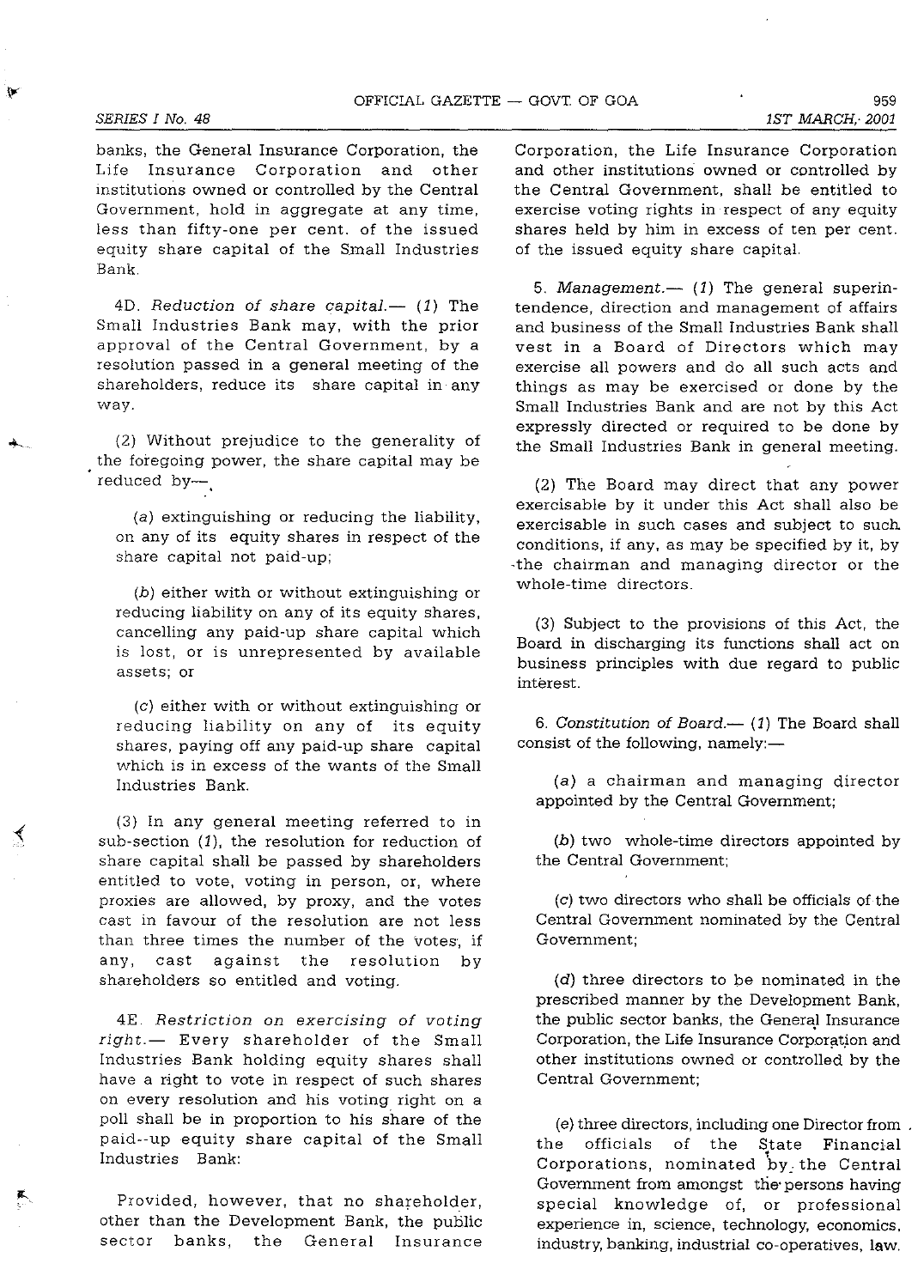industnal finance, investment, accountancy, marketing or any other matter, the special knowledge of, or prefessional experience in, which would, in the opinion of the Central Government, be useful to the Small Industries Bank;

(f) such number of directors not exceeding four elected in the prescribed manner, by shareholders, other than the Development Bank, the public sect6r banks, the General Insurance Corporation, the Life Insurance Corporation and other mstitutions owned or controlled by the Central Government, whose names are entered in the register of shareholders of the Small Industries Bank ninety days before the date of the meeting in which such election takes place on the following basis, namely: $-$ 

(i) where the total amount of equity share capital issued to such shareholders is ten per cent. or less of the total issued equity share capital, two directors;

(ii) where the total amount of equity share capital issued to such shareholders is more than ten per cent. but less than twenty-five per cent. of the total issued equity share capital, three directors; and

(iii) where the total amount of equity share capital issued to such shareholders is twentyfive per cent. or more of the total issued equity share capital, four directors:

Provided that if the percentage of holding of issued equity share capital with the shareholders, other than the Development Bank, the public sector banks, the General Insurance Corporation, the Life Insurance Corporation and other institutions owned or controlled by the Central Government, does not permit election of four directors or until the assumption of charge by the elected directors, the Board may at any time coopt such number of directors, not exceeding four, from amongst the persons having special knowledge of, or professional experience in, science, technology, economics, industry, banking, industrial co-operatives, law, industrial finance, investment, accountancy, marketing or any other matter, the special knowledge of, or professional experience in, which would, in the opinion of the Board, be useful to' the Small Industries Bank for carrying out its functions, who shall hold office until the assumption of charge by the elected directors and an equal number of such co-opted directors shall retire in the order of co-option.

(2) The chairman and managing director and the whole-time directors shall hold office for such term not exceeding five years as the Central Government may specify in this behalf and any person so appointed shall be eligible for reappointment.

(3) Notwithstanding anything contained in sub- -section (1), the Central Government shall have the right to terminate the term of office of the chairman and managing director or the whole-time director, as the case may be, at any time before the expiry of the term specified under sub-section (2) by giving him notice of not less than three months in writing or three months' salary and allowances in lieu of such notice and the chairman and managing director or the whole-time director, as the case may be, shall also have the right to relinquish his office at any time before the expiry of the term specified under sub-section (2) by giving, the Central Government, notice of not less than three months in writing.

(4) The chairman and managing director and the whole-time directors shall receive such salary and allowances, as may be determined by the Central Government.

(5) The Central Government may, at any time, remove the chairman and managing director or the whole-time director, as the case may be, from office:

Provided that no person shall be removed from his office, under this sub-section, unless he has been given an opportunity of showing cause against his removal.

(6) Every Director nominated under clauses (c), (d) and (e) of sub-section (1), shall hold office during the pleasure of the authority nominating him.

(7) Subject to the provisions of sub-section  $(6)$ ,—

(a) every Director nominated under clauses  $(d)$  and  $(e)$  of sub-section  $(1)$  shall hold office for such term not exceeding three years as the Central Government, or the authority nominating him, as the case may be,. may specify in this behalf and thereafter until his successor assumes office, and shall be eligible for re**nomination:** 

Provided that no such Director shall hold office continuously for a period exceeding six years; and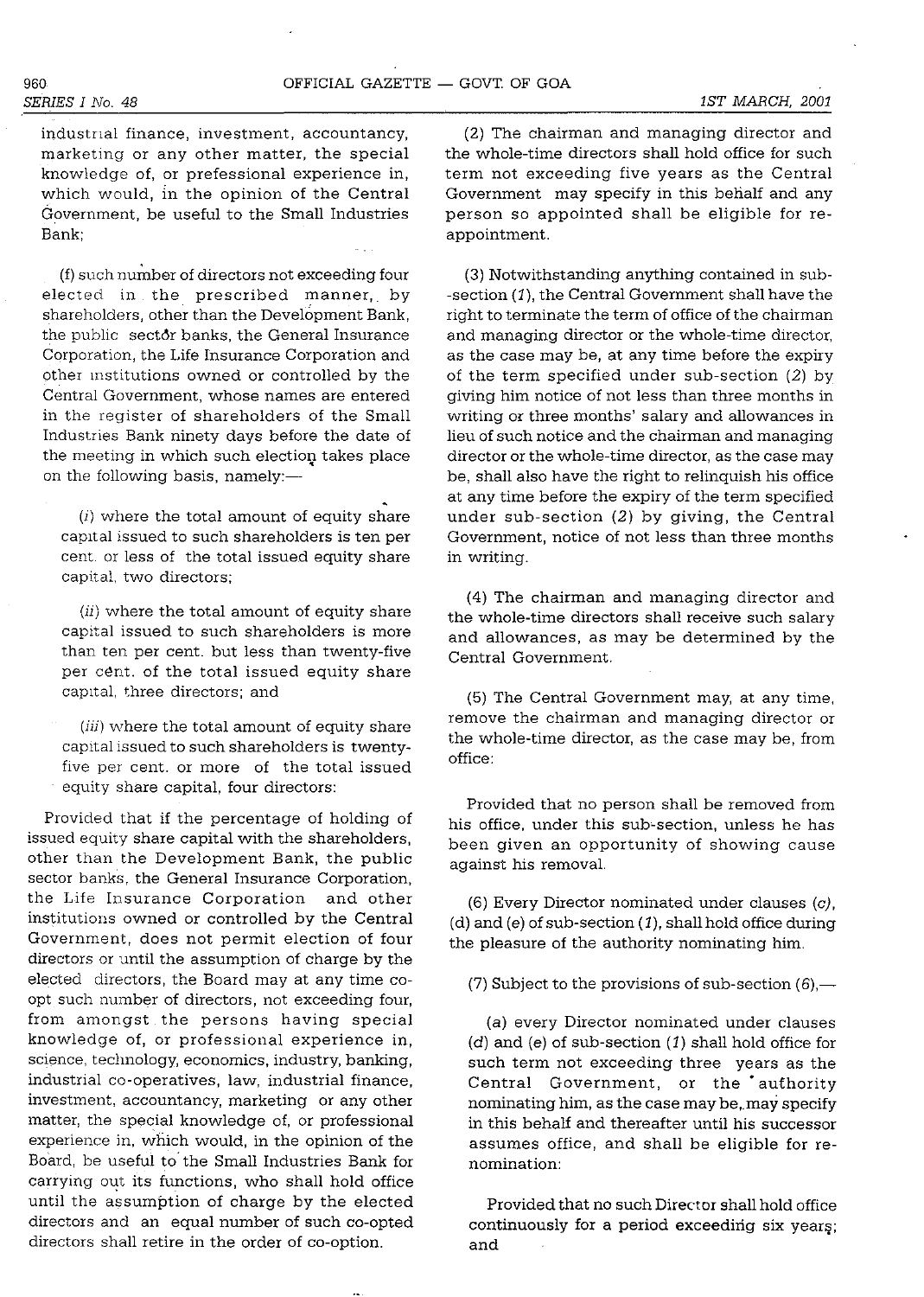$\sim$   $\sim$ 

(b) every Director elected under clause (f) of sub-section (1) shall hold office for three years and thereafter until his successor assumes office and shall be eligible for re- -election:

Provided that no such director-shall hold office continuously for a period exceeding six years.

(8) The shareholders, other than the Development Bank, the public sector banks, the General Insurance Corporation, the Life Insurance Corporation and other institutions owned or controlled by the Central Government may, after giving the director a reasonable opportunity of being heard in the manner as may be prescribed, by resolution passed by majority of the votes of such shareholders holding in the aggregate not less than one-half of the equity share capital held by such shareholders, remove any director elected under clause  $(f)$  of sub-section  $(1)$  and elect another director in his place to fill the vacancy so caused;

(9) (i) A meeting of the Board shall be held at least once in every three months and at least four meetings shall be held every year and the meetings may be held at such places as may be prescribed.

 $(ii)$  Notice of every meeting of the Board shall be given in writing to every Director for the time being in India, and at his usual address in India to every other Director.

(10) Subject to the provisions contained in this Chapter, the Board may meet at such times and places and shall observe such rules of procedure in regard to transaction of its business including the manner of adoption of resolutions as may be prescribed.

(11) The chairman and managing director, if for any reason, is unable to attend a meeting of the Board. any other Director nominated by the chairman and managing director in this behalf and in the absence of such nomination, any director elected by the directors present from among themselves, shall preside at the meeting.

(12) All questions which come up before any meetmg of the Board shall be decided by a majority of votes of the directors present and voting, and in the event of an equality of votes, the chairman and managing director, or in his absence, the person presiding, shall have a second or casting vote.

(13) Save·as provided in sub-section (12), every Director of the Board shall have one vote.'.

*4. Omission* of *section* 7.- Section 7 of the principa1 Act shall be omitted.

*5. Substitution* of *new sections for sections* 8 *and*  9.— For sections 8 and 9 of the principal Act, the following sections shall be substituted, namely:-

*"8. Disqualifications* of *directors.-* A person shall not be eligible for being elected as a director under clause  $(f)$  of sub-section  $(1)$  of section  $6.$  if he-

(a) has been found to be of unsound mind by a court of competent jurisdiction and the finding is in force;

(b) is an undischarged insolvent;

(c) has applied to be adjudicated as an insolvent and his application is pending;

(d) has been convicted by a court of competent jurisdiction, of any offence \_ involving moral turpitude and sentenced in respect thereof to imprisonment for not less than six months and a period of five years has not elapsed from the date of expiry of the **sentence; or** 

(e) has not paid any call in respect of shares of the Small Industries Bank held by him, whether alone or jointly with others, and six months have elapsed from the last day fixed for the payment of the call.

*9. Vacation and resignation* of office *by*  directors.  $-$  (1) The office of a director shall become vacant if he-

(a) becomes subject to any of the disqualifications mentioned in section 8; or

(b) resigns his office by giving notice in writing under his hand and the resignation is accepted; or

(c) absents himself from three consecutive meetings of the Board without obtaining leave of absence from the Board.

(2) Notwithstanding anything contained in clause (a) of sub-section  $(1)$ , the disqualifications referred to in that clause shall not take effect-

(a) for thirty days from the date of the adjudication, sentence or order,

(b) where any appeal or petition is preferred within thirty days aforesaid against the adjudication sentence or conviction resulting in the sentence or order until the expiry of seven days from the date on which such appeal or petition is disposed of; or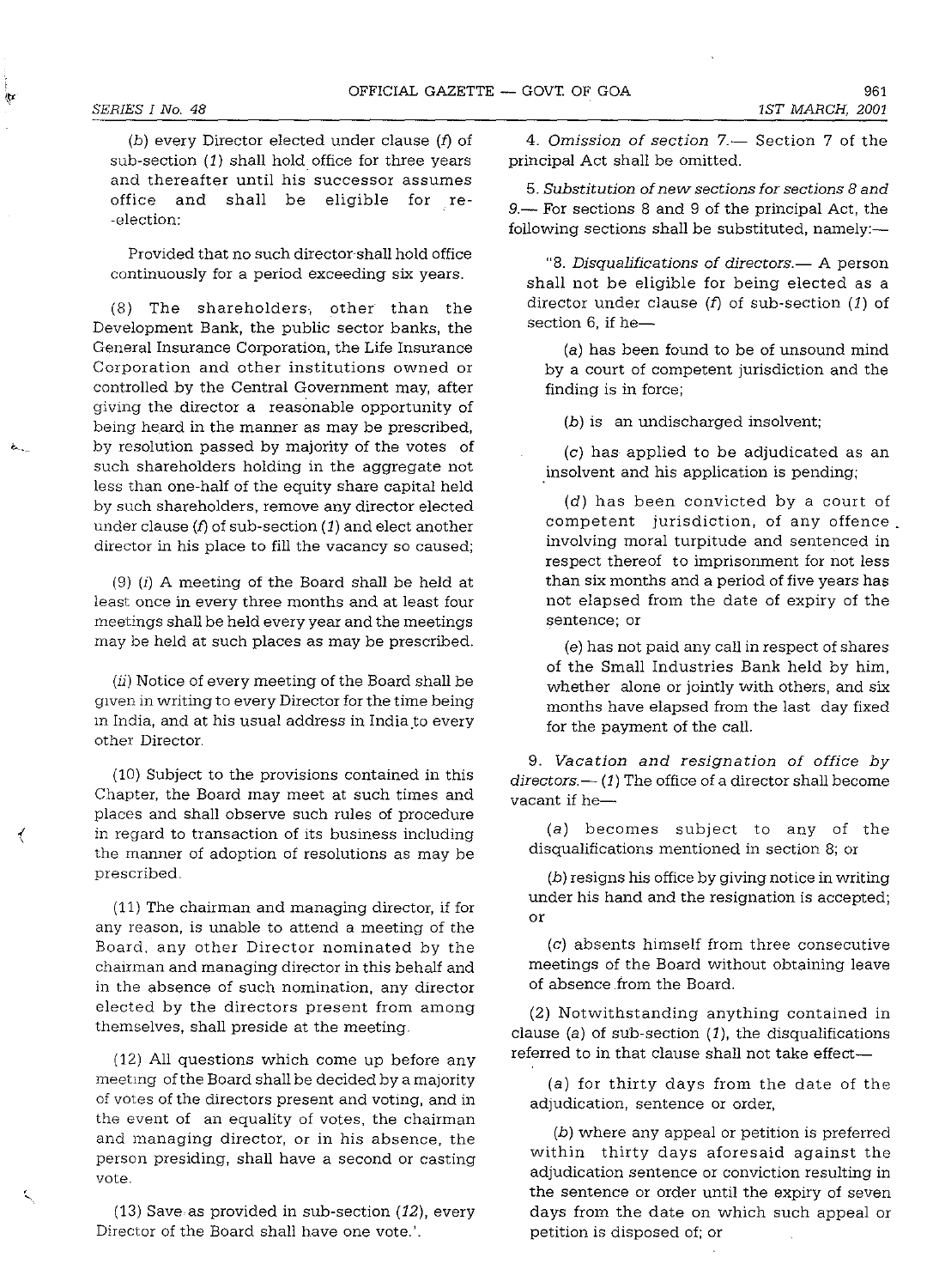(c) where within the seven days aforesaid, any further appeal or petition is preferred in respect of the adjudication, sentence, conviction or order and the appeal or petition, if allowed, would result in the removal of the disqualification, until such further appeal or petition is disposed of.".

*6. Omission* of *sections* 10 *and* 11.- Sections 10 and 11 of the principal Act shall be omitted.

*7. Substitution* of *new sections for section 12.-* For section 12 of the principal Act, the following sections shall be substituted, namely:-

"12 *Executive Committee and other committees.-* (1) The Board shall constitute an **Executive Committee consisting of the chairman** and managing director, the whole-time directors and such other directors as it may deem fit.

(2) The Executive Committee shall discharge such functions as may be prescribed or as may, without prejudice to the provisions contained in section 34, be delegated to it by the Board.

(3) The Board may constitute such other committees whether consisting wholly of directors or wholly of other persons or partly of directors and partly of other persons for such purpose or purposes as it may think fit.

(4) The Executive Committee or any other committee constituted under this section shall meet at such times and places and shall observe such rules of procedure in regard to the transaction of business at its meetings as may be prescribed.

12A. *Fees and allowances* of *directors and members* of *committees.-* The directors and the members of a committee shall be paid such fees and allowances as may be prescribed for attending the meetings of the Board or of any committee constituted in pursuance of this Act, and for attending to any other work of the Small Industries Bank:

Provided that no fees shall be payable to the chairman and managing director or to the whole-time directors or to any other director who is an official of the Government.".

*8. Amendment* of *section* 13.- In section 13 of the principal Act, in sub-section  $(1)$ ,-

(a) for clause  $(i)$ , the following clause shall be  $substituted, namely:$ 

"(i) granting loans and advances to any State Financial Corporation, State Industrial Development Corporation, State Small Industries Corporation, Scheduled Bank, State Co-operative Bank or such other financial institutions, approved by the Board in this behalf, by way of refinance on such terms and conditions as it may deem fit to impose, of any loans or advances granted to industrial concerns in the small-scale sector by such corporation, bank, or institution or, of any loans or advances granted by the State Financial Corporation or State Industrial Development Corporation to any other industrial concern, which are repayable within a period not exceeding twenty-five **years;";** 

*(b)* in clauses *(iii)* and *(iv),* for the words" such other financial institutions, as the Central Government may, on the recommendation of the Development Bank, specify", the words "such other financial institutions as may be approved by the Board in this behalf" shall be substituted;

(c) in clause *(vii),* for the words" as the Central Government may, on the recommendation of the Development Bank, specify", the words "approved by the Board in this behalf" shall be substituted;

 $(d)$  in clause  $(xviii)$ , in sub-clause  $(b)$ , for the words "as the Central Government may, on the recommendation of the Development Bank, specify", the words "as approved by the Board in this behalf" shall be substituted;

(e) in clause (xix), for the words "as the Central Government may, on the recommendation of the Development Bank, specify", the words "as approved by the Board in this behalf" shall be substituted;

(f) in clause *(xxiii),* for the words "the Central Government on the recommendation of the Development Bank", the words "the Central Government" shall be substituted;

(g) in clause *(xxix),* in sub-clause *(b),* for the words "the Development Bank", the words "the Board" shall be substituted;

*(h)* in clause *(xxx),* for the words "the Development Bank", the words "the Board" shall be substituted.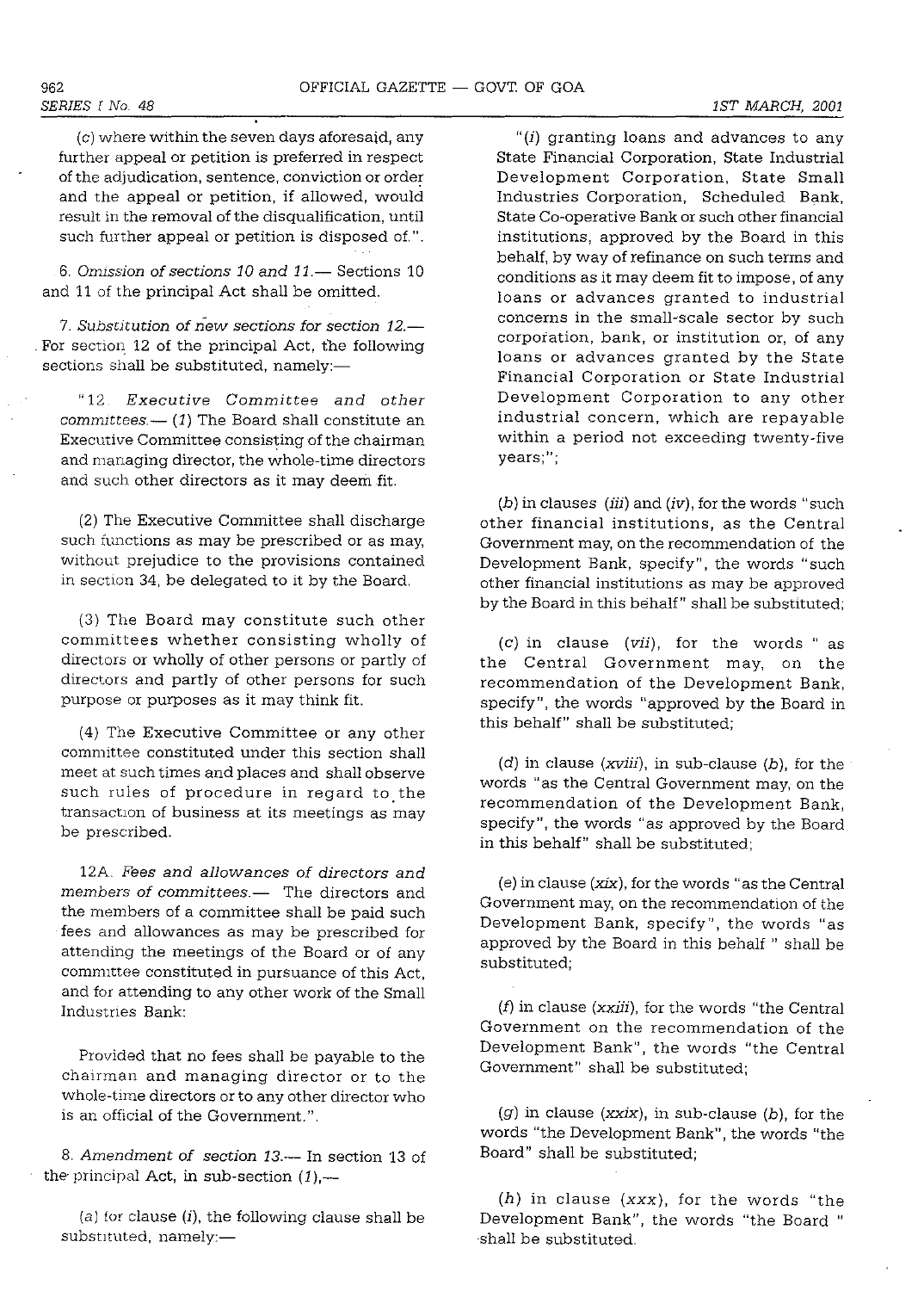长

 $\mathbf{K}_\mathrm{c}$ 

*9. Amendment* of *section* 15.- In section 15 of the principal Act, in sub-section  $(1)$ , in clauses  $(c)$ and (d), for the words "approved by the Development Bank", the words "approved by the Board" shall be substituted.

*10 Substitution* of *new section for. section 16.-* For section 16 of the principal Act, the following section shall be substituted, namely:-

"16. Investment.- The Small Industries Bank may invest (whether by way of deposits in banks or otherwise) the amounts available 111 the Small Industries Development Assistance Fund or the Small Industries General Fund or any other fund or account which are not for the time being required for the transaction of business in such manner as may be approved by the Board.".

11. Amendment of *section* 19.- In section 19 of the principal Act, in sub-section  $(1)$ , the words "and the Development Bank" shall be omitted.

12. Insertion of new Chapters IVA and IVB.-After Chapter IV of the principal Act, the following Chapters shall be inserted, namely:-

#### 'CHAPTER IVA

#### Shares

20A. *Free transferability of shares.* (1) Save as otherwise provided in sub-section (2), the equity shares of the Small Industries Bank shall be freely transferable.

 $(2)$  Nothing contained in sub-section  $(1)$  shall entitle the Development Bank, the public sector banks, the General Insurance Corporation, the Life Insurance Corporation and other institutions owned or controlled by the Central Government to transfer any shares held by them in the Small Industries Bank if such transfer will result in reducing the equity shares held in aggregate by them to less than fifty-one per cent. of the issued equity share capital of the Small Industries Bank.

20B. *Register of shareholders.*— (1) The Small Industries Bank shall keep at its head office a register, in one or more books, of the shareholders and shall enter therein the following particulars so far as they may be available, namely: $-$ 

 $(i)$  the names, addresses and occupations, if any, of the shareholders and a statement of the shares held by each shareholder, distinguishing each share by its denoting number;

(ii) the date on which each person is so entered as a shareholder;

(iii) the date on which any person ceases to be a shareholder; and

(iv) such other particulars as may be prescribed:

Provided that nothing in this sub- -section shall apply to the shares held with a depository under the Depositories Act, 1996. 22 of 1996.

(2) Notwithstanding anything contained in sub- -section (1), it shall be lawful for the Small Industries Bank to keep the register of the shareholders in computer floppies, diskettes, compact disk or any other electronic form, subject to such safeguards, as may be prescribed.

(3) Notwithstanding anything contained in the Indian Evidence Act, 1872, a copy of, or extract from, the register of the shareholders, certified to be a true copy under the hand of an officer of the Small Industries Bank authorised in this behalf, shall, in all legal proceedings, be admissible in evidence. 1 of 1872.

(4) The Register of beneficial owners maintained by a depository under section **11** of the Depositories Act, 1996 shall be deemed to be a 22 of 1996. Register of the shareholders for the purposes of this Act.

20C. *TI-ust not* to *be entered on the register of shareholders.-* Notwithstanding anything contained in section 20B, no notice of any trust, express, implied or constructive, shall be entered on the register of shareholders or be receivable by the Small Industries Bank:

Provided that nothing in this section shall apply to a depository in respect of the shares held by it as a registered owner on behalf of a beneficial **owner.** 

*Explanation.-* For the purposes of section 20B and this section, the expressions "beneficial owner", "depository" and "registered owner" shall have the meanings respectively assigned to them in clauses  $(a)$ ,  $(e)$  and  $(j)$  of sub-section (1) of section 2 of the Depositories Act, 1996. 22 of 1996.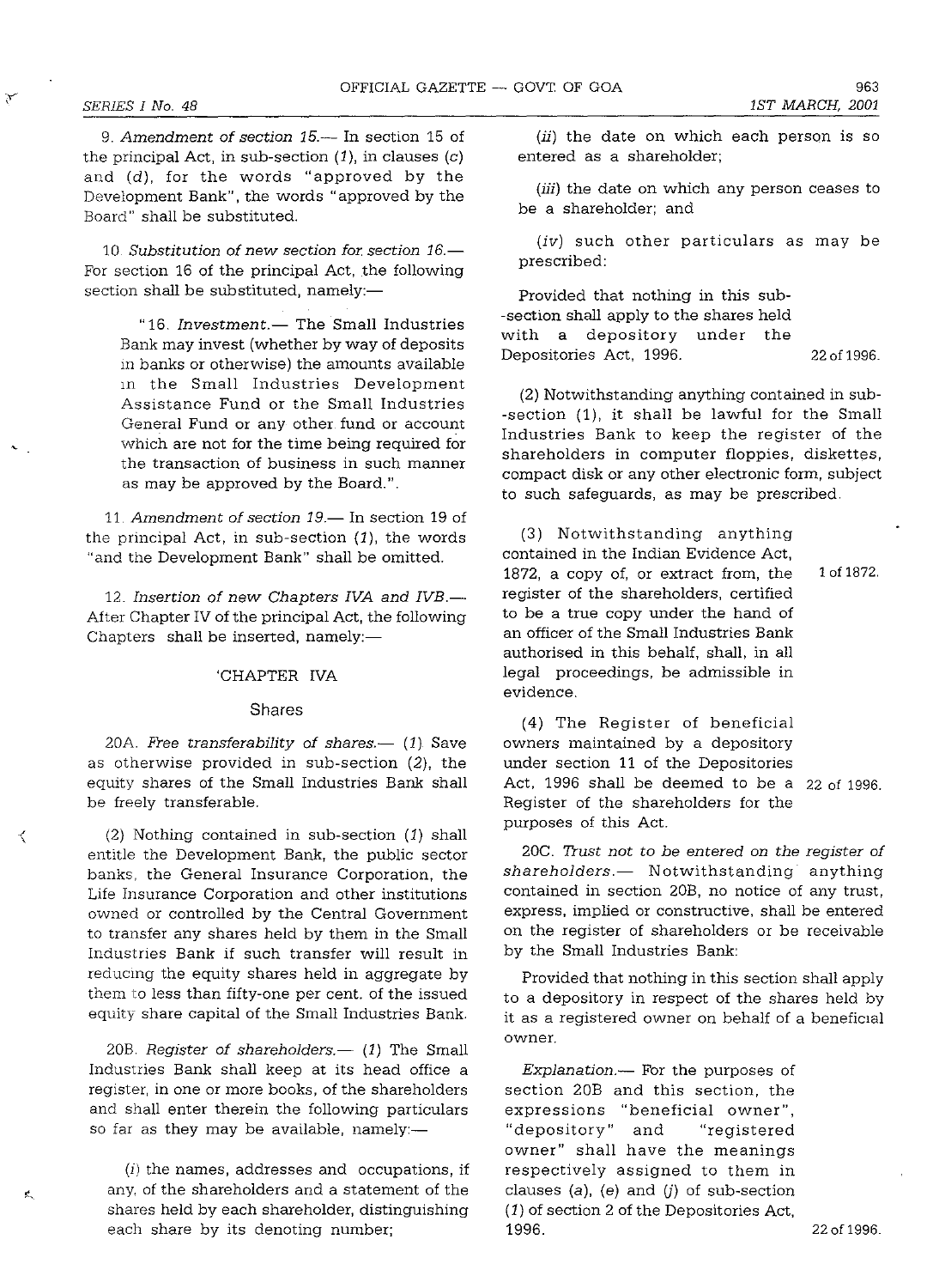20D. *Board's right* to *refuse registration* of *transfer of shares.* $-$  (1) The Board may refuse to register the transfer of *any* shares in the *name* of the transferee *on anyone* or more of the following grounds, and on no other ground, namely:-

(a) the transfer of the shares is in contravention of the provisions of this Act or regulations made thereunder or any other law.

 $(b)$  the transfer of the shares, in the opinion of the Board, is prejudicial to the interests of the Small Industries Bank or to the public **interest;** 

*(c)* the transfer of shares is prohibited by *an*  order of a Court, Tribunal or *any* other authority under any law for the time being in force.

(2) The Board shall, before the expiry of two months from the date on which the instrument of transfer of shares of the Small Industries Bank is lodged with it for the purpose of registration of such transfer, *not* only form, in good faith, its opinion as to whether such registration ought nct or ought to be refused on any of the grounds referred to in sub-section  $(1)$  but also,—

(8) If it has formed the opinion that such registration ought not to be so refused, effect such registration; and

 $(b)$  if it has formed the opinion that such registration ought to be refused on any of the grounds mentioned in sub-section. $(1)$ , intimate the transferor and the transferee by notice in **writIng** 

(3) An appeal against the order of refusal of the Board under sub-section (2) shall lie to the Central Government and the procedure for filing and he aring of such appeal shall be in accordance with the rules made by the Central Government in this behalf.

20E. *Shares* to *be securities under the Indian Trusts Act, 1882.-* Notwithstanding anything contained in the Indian Trusts Act, 1882, the shares of the Small Industries Bank shall be deemed to be included among the secunties enumerated in section 20 of the said Act.

2 of 1882.

#### CHAPTER IVB

#### Meetings and proceedings

20F. Annual general meeting.-(1) The Small Industnes Bank shall in each year hold, in addition to *any* other meetings, a general meeting as its annual general meeting and shall specify the meeting as such in the notices calling it; and *not*  more than fifteen months shall elapse between the date of *one* annual general meeting and that of the next:

Provided that the Small Industries Bank may hold the first annual general meeting within a period of six months from the date *on* which it allots shares for the first time to public for subscription:

Provided further that the Central Government may extend the time within which *any* annual general meeting shall be held by a period *not*  exceeding three months.

(2) Every annual general meeting shall be called for a time during business hours, *on* a day that is *not* a public holiday, and shall be held either at head office or at some other place within the city or town in which the head office is situated.

*Explanation.*- For the purposes of this section, "public holiday" means a public holiday within the meaning of the Negotiable Instruments Act, 1881: 26 of 1881.

Provided that *no* Sunday shall be deemed to be such a holiday in relation to *any* meeting:

Provided further that *no* day declared by the Central Government to be a public holiday shall be deemed to be such a holiday, in relation to *any* meeting, unless the declaration was notified before the issue of the notice convening such meeting.

20G. *Matters* to *be discussed and procedure* in annual general meeting.-- (1) The shareholders present at *an* annual general meeting shall be entitled to discuss and adopt-

(a) the balance-sheet and profit and loss account of the Small Industries Bank made up to the date on which its accounts are closed and balanced;

(b) the report of working of the Small Industries Bank for the period covered by the accounts;

(c) the auditor's report *on* the balance-sheet *and* accounts;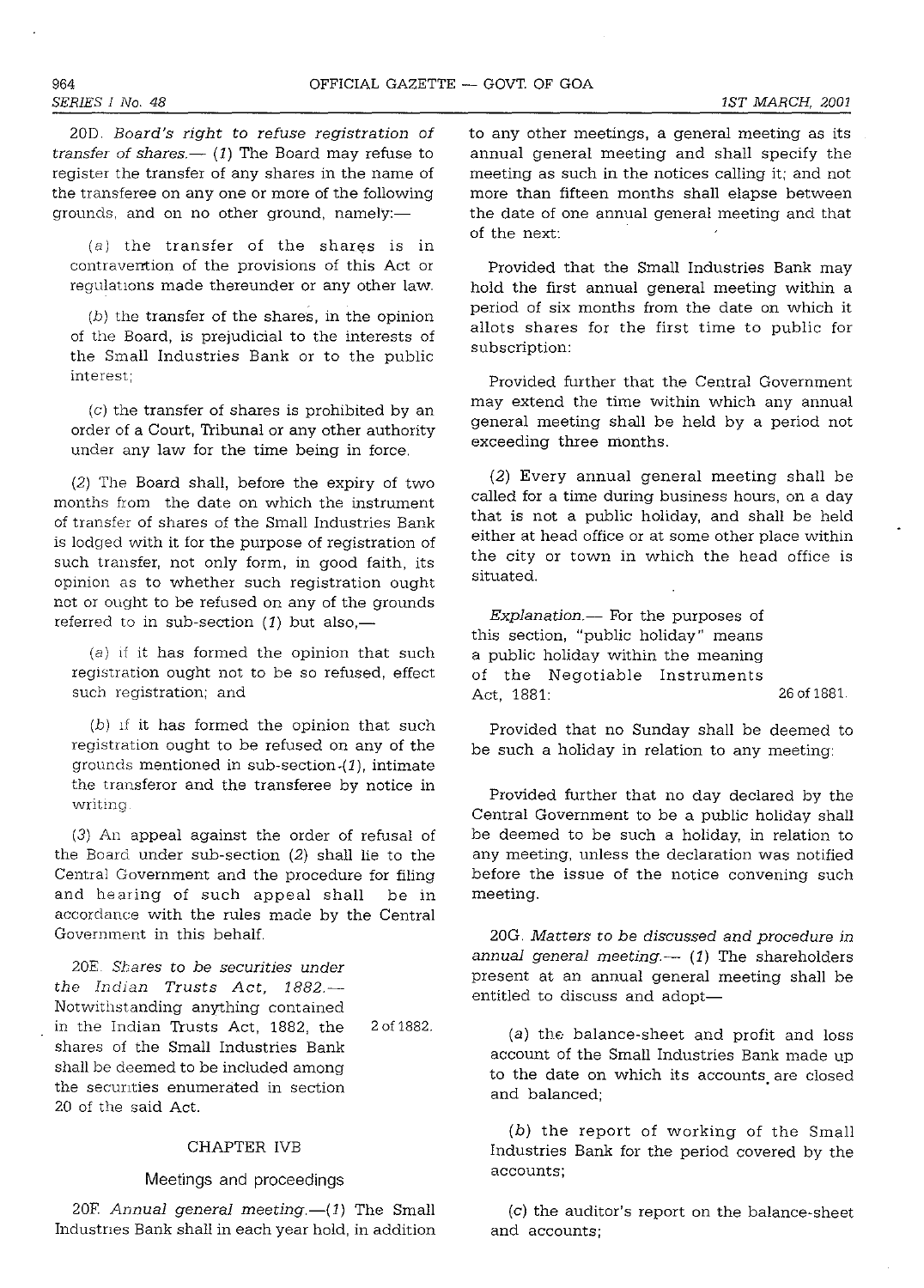(d) proposals for declaration of dividend and capitalisation of reserves;

(e) appointment of auditors referred to in sub- -section (1) of section 30.

(2) The shareholders present at an annual general meeting may also discuss any other matter to be transacted at such meetings in accordance with the provisions of this Act.

(3) The matters relating to  $-$ 

(a) the manner in which annual general meeting or other meetings are held under this Act and the procedure to be followed thereat;

(b) the manner in which voting rights may be exercised and resolutions may be passed; and

 $(c)$  the procedure for transaction of business at such meetings and related matters,

shall be such as may be prescribed.'.

13. Amendment of *section* 21.- In section 21 of the principal Act, in sub-section (2), for the words "Development Bank", the word "Board" shall be substituted.

14. Amendment of *section 23*.- In section 23 of the principal Act, for the words "Development Bank", the word "Board" shall be substituted.

15. Amendment of section 25.- In section 25 of the principal  $Act$ , $-$ 

₹

(a) in sub-section (2), for the words "Development Bank", the word "Board" shall be substituted;

(b) for sub-section (3), the following sub- -section shall be substituted, namely:-

"(3) The Small Industries Development Assistance Fund shall be audited by the auditors, appointed under sub-section  $(1)$  of section 30, who shall make a separate report **thereon.";** 

 $(c)$  in sub-section  $(5)$ , the words "and the Development Bank" shall be omitted.

16. Amendment of *section 26*.- In section 26 of the principal Act, the words ",on the recommendation of the Development Bank," shall be omitted.

17. Amendment of *section* 28.- In section 28 of the principal Act, in sub-section (2), for the words "Development Bank", the word "Board" shall be substituted.

18. Amendment of *section* 29.- In section 29 of the principal Act, for sub-section (2), the following sub-section shall be substituted,  $namely:$ 

"(2) After making provision for bad and doubtful debts, depreciation of assets and for all omer matters for which provision is necessary or expedient or which is usually proVIded for by bankers and for the reserve funu referred to in sub-section  $(1)$ , and after transferring a part of the profits to such other reserves or funds as may be considered appropriate, the Board may, out of its net profits, propose a dividend .".

*19. Amendment* of *section 30.-* In section 30 of the principal  $Act,-$ 

(a) for sub-section  $(1)$ , the following sub--section shall be substituted, namely:-

"(1) The accounts of the Small Industries Banks shall be audited by auditors duly qualified to act as auditors under sub-section  $(1)$ of section 226 of the Companies Act, 1956, who shall be appointed 1 of 1956. by the Small Industries Bank in general meeting of the shareholders out of the panel of auditors approved by the Reserve Bank for such term and on such remuneration as the Reserve Bank may fix.";

(b) in sub-section (5), the words "and the Development Bank" shall be omitted.

*20. Amendment* of *section* 35.- In section 35 of the principal Act, for the words "the Central Government, the Reserve Bank and the Development Bank", the words "the Central Government and the Reserve Bank" shall be sUbstituted.

21. Amendment of *section* 36.- In section 36 of the principal  $Act, -$ 

(a) in sub-section  $(2)$ , for the words "as may be specified by the Development Bank", the words "as may be specified by the Board" shall be substituted;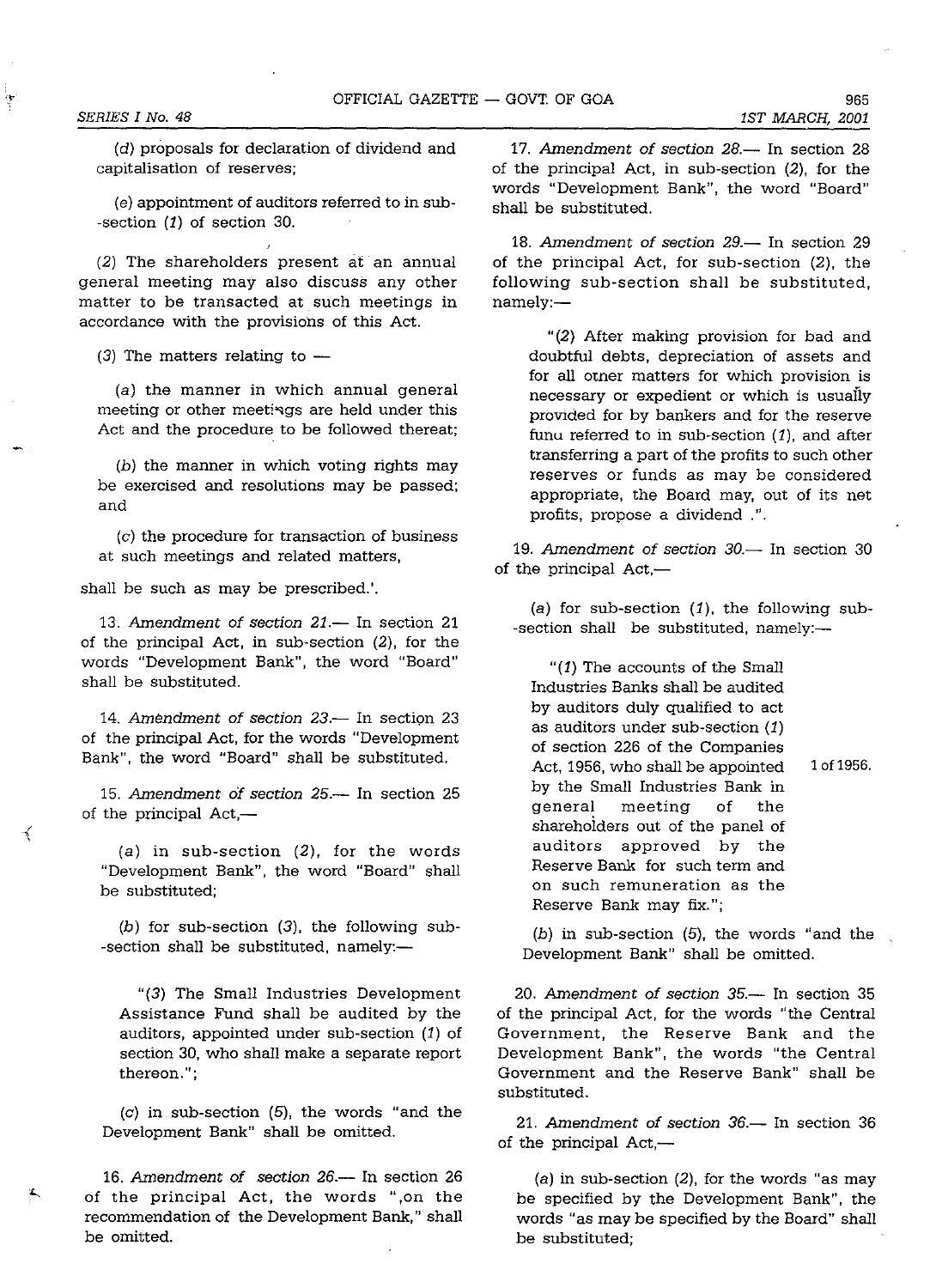$(b)$  in sub-section  $(3)$ , the words "or the Development Bank" shall be omitted.

22. Insertion of new section 37A.- After section 37 of the principal Act, the following section shall be inserted, namely:-

"37A. *Amounts and securities to be held*  in *trust.*-- (1) Any sums received by a borrowing institution in repayment or realisation of loans and advances refinanced either wholly or partly by the Small Industries Bank shall, to the extent of the accommodation granted by the Small Industries Bank and remaining outstanding, be deemed to have been received by the borrowing institution in trust for the Small Industries Bank, and shall accordingly be paid by such institution to the Small Industries Bank, as per the repayment schedule fixed by the Small Industries Bank.

(2) Where an accommodation has been granted to a borrowing institution, all securities held, or which may be held, by such borrowing institution, on account of any transaction in respect of which such &ccommodation has been granted by the Small Industries Bank, shall be held by such institution in trust for the Small Industries Bank".

23. Amendment of section  $45-$  In section  $45$ of the principal Act, for the word "chairman ", the words "chairman and managing director, the whole-time director" shall be substituted.

24. Insertion of new section 51A.- After section 51 of the principal Act, the following section shall be inserted, namely:-

"51A. *Power* to *make rules by Central Government.* (1) The Central Government may, by notification, make rules to carry out the provisions of this Act.

(2) In particular, and without prejudice to the generality of the foregoing power, such rules may provide for all or any of the following matters namely:---

(i) the procedure for filing and hearing of appeal against the refusal to register the transfer of shares by the Board under sub- -section (3) of section 20D; and

(ii) any other matter which has to be, or may be, prescribed by rules under this Act.".

25. Amendment of section 52.- In section 52 of the principal  $Act,-$ 

(a) in sub-section (1), the words "with the previous approval of the Development Bank," shall be omitted;

(b) in sub-section (2), for clause (a), the following clauses shall be substituted, namely:-

"(a) the removal of Director under sub- -section (8) of section 6;

(aa) the places of meetings of the Board under this Act and the procedure to be followed at such meetings including the quorum necessary for transaction of business and the manner of adoption of resolution under section 6;

*(ab)* the functions to be discharged by the Executive Committee under sub-section (2) of section 12;

(ac) the places of meetings of the Executive Committee and the procedure to be followed at such meetings under sub-section (4) of section 12;

*(ad)* such fees and allowances which may be paid to the directors and members of the Executive Committee under section 12A;

*(ae)* the particulars to be prescribed in the register of shareholders under clause (iv) of sub-section (1) of section 20B;

(af) the procedure relating to maintenance of register of shareholders in electronic form under sub-section (2) of section 20B;

(ag) the matters relating to the annual general meeting under SUb-section (3) of **section 20G;";** 

(c) for sub-section (3), the following sub-section shall be substituted, namely:-

"(3) Every rule made by the Central Government, and every regulation made by the Board under this Act shall be laid, as soon as may be after it is made, before each House of Parliament, while it is in session for a total period of thirty days which may be **comprised in one session or in two or more**  successive sessions, and if, before the expiry of the session immediately following the session or the successive sessions aforesaid, both Houses agree in making any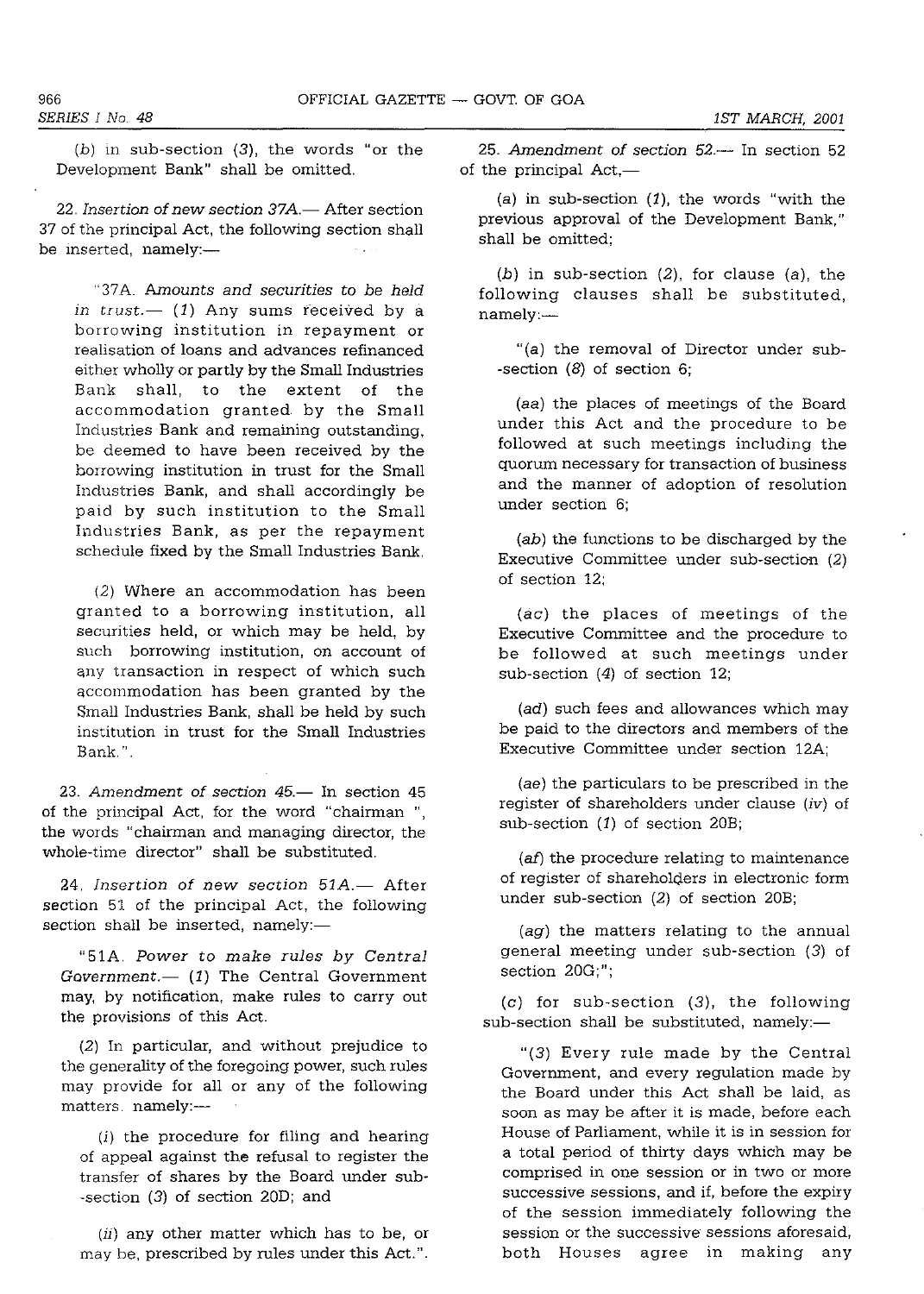modification in the rule or regulation or both Houses agree that the rule or regulation should not be made, the rule or regulation shall thereafter have effect only in such modified form or be of no effect, as the case may be; so, however, that any such modification or annulment shall. be without prejudice to the validity of anything previously done under that rule or regulation." . **Contract** 

#### **Notification**

#### 10-4-99/LA(Vol. II)

The President's Emolument and Pension (Amendment) Act, 2000 (Central Act No. 14 of 2000) which has been passed by the Parliament ant assented to by the President of India, on 24-5-2000 and published **in** the Gazette of India, Extraordinary, Part II, Section **1 dated** 24-5-2000 is hereby published **for** the general information of the public.

S. G. *Marathe,* Under Sercretary (Drafting).

Panai, 12th January, 2001.

 $\langle$ .

K,

The President's Emoluments and Pension (Amendment) Act, 2000

#### AN

#### ACT

#### *further* to *amend the President's Emoluments and Pension Act, 1951.*

Be it enacted by Parliament in the Fifty-first Year of the Republic of India as follows:-

1. Short title and commencement.-- (1) This Act may be called the President's Emoluments and Pension (Amendment) Act, 2000.

(2) It shall come into force on such date as the Central Government may, by notification in the Officiai Gazette, appoint.

*2. Insertion* of *new section 2A.-* In the President's Emoluments and Pension Act, 1951 (hereinafter 30 of 1951. referred to as the principal Act), after section 2, the following section shall the inserted, namely- $\bullet$ 

"2A. *Family pension* to *spouse* of *President.-* The spouse of a person who dies-

(a) while holding the office of President, or

(b) after ceasing to hold office as President either by the expiration of his term of office or by resignation of his office, shall be paid a family pension at the rate of fifty per cent. of pension as is admissible to a retiring President, for the remainder of her life.".

*3. Insertion* of *new section 3A.-* After section 3 of the principal Act, the following section shall be inserted, namely:-

"3A. *Free accommodation to spouse of President.*- Subject to any rules that may be made in this behalf, the spouse of a person who dies  $-$ 

(a) while holding the office of President, or

(b) after ceasing to hold office as President either by the expiration of his term of office or by resignation of his office,

shall be entitled to the use of unfurnished residence without payment of licence fee, for the remainder of her life.".

#### **Notification**

#### 10-4-99/LA(Vol. II)

The Sugarcane Control (Additional Powers) Repeal Act, 2000 (Central Act No. 13 of 2000) which has been passed by the Parliament and assented to by the President of India on 12-5-2000 and published in the Gazette of India, Extraordinary Part II, Section 1, dated 12-5-2000 is hereby published for the general information of the public.

S. G. *Mara the,* Under Secretary (Drafting).

Panaji, 12th January, 2001.

The Sugarcane Control (Additional Powers) Repeal Act, 2000

## AN ACT

to *repeal the Sugarcane Control (Additional Powers) Act, 1962.*